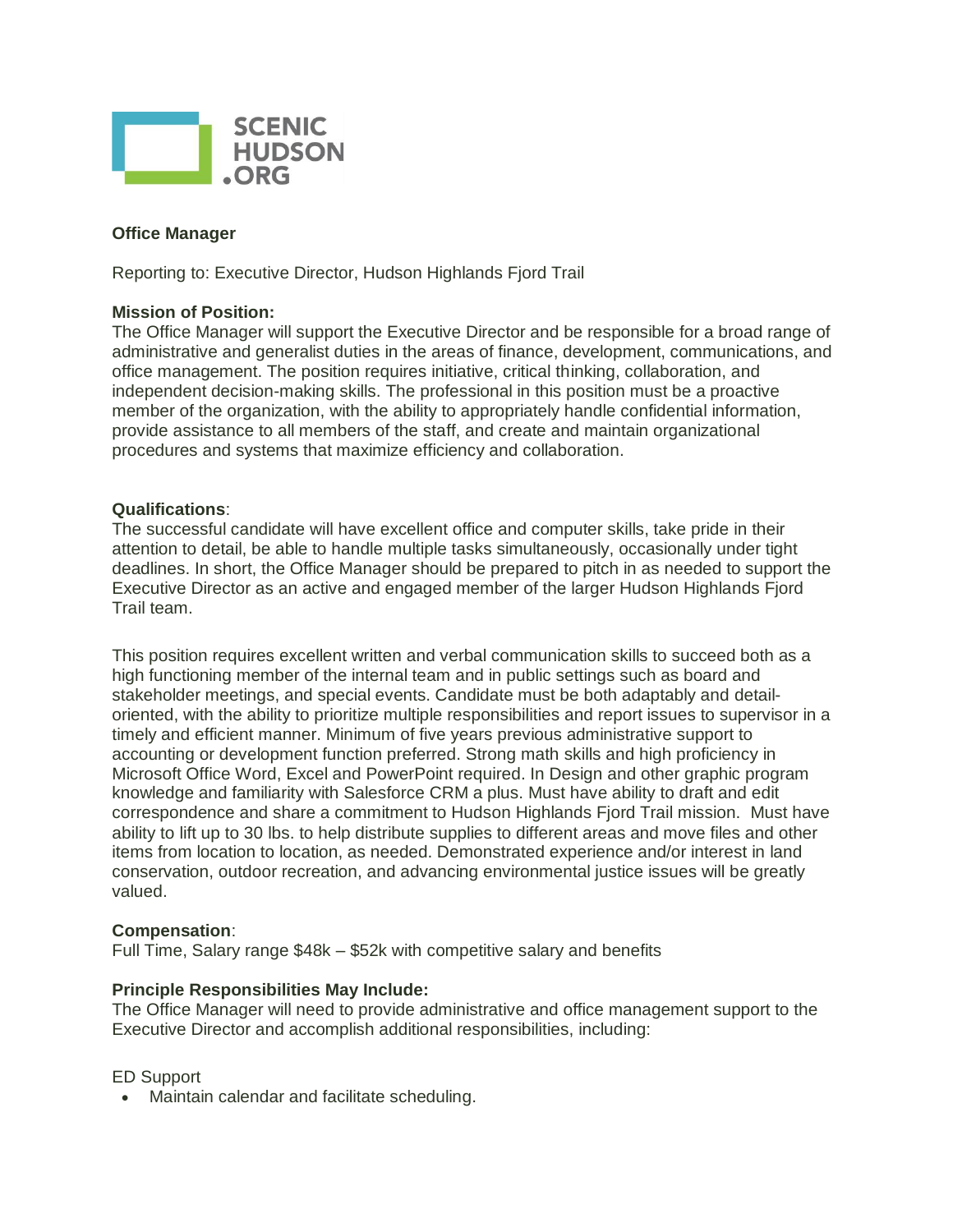- Assist with preparation of board packets.
- Attend meetings of the Board or other groups as needed to take minutes. Meetings will occur either virtually or in person. When held in person, meetings occur primarily in New York City or the Fjord Trail project area.
- Staff special events (a shared responsibility of all staff) that from time to time fall on weekends and evenings. Note that compensatory time will be arranged for time worked on events that do not fall within regular working hours.
- Assist with donor acknowledgements, vendor communication, and other correspondence.

Office Management

- Cultivate, implement, and track green business practices for the organization as we seek to keep a small carbon footprint.
- Supervise outside maintenance/cleaning staff for offices. This includes coordinating with Scenic Hudson's operations staff, office building manager, contractors hired by landlord and other building maintenance issues that arise throughout the office suite.
- Serve as primary liaison between staff and third party IT firm.
- Coordinate purchasing for kitchen and office supplies, furniture, and quotes for photocopiers and service for office equipment. This includes organizing and keeping good inventory of the storage of supplies. for events and donor cultivation.
- Maintain user and login information required to update the NYS Grants Gateway and other sites annually to maintain qualification status for multiple entities.
	- Bookkeeping, Record Keeping and Development Support
- Prepare check requests for submission to finance.
- Maintain contract filing structure and up-to-date budget records for consultant and contractor services.
- Working with the Director of Development and Community Engagement:
	- o Maintain communications and record keeping between HHFT Development and Scenic Hudson Finance
	- o Maintain electronic grant files for key donors and government awards including proposal documentation, tracking reports, and award letters.
	- $\circ$  Assist with donor tours/meetings when needed, i.e.- travel schedules, meal arrangements, preparation of donor materials, etc.
	- $\circ$  Assist with production and packaging of foundation and government grant proposals, and major donor solicitations.
- Assist other members of the Fjord Trail staff when needed. These duties could include: research, filing, data entry, photocopying, mailings.
- Establish and manage document retention systems and procedures for messages, hard copy of materials, e-mail, computer files and verbal information.

# **Background**:

The Hudson Highlands Fjord Trail will be a new world-class 7.5 mile riverfront linear park in the Highlands region of the Hudson River Valley. Set to begin construction later this year, this job is an opportunity to join the growing team that will ultimately build, manage, and program the new park. The park, in its design and future programming, will emphasize accessibility to a variety of outdoor experiences for all ages and abilities to enjoy – from rugged hikes to shoreline